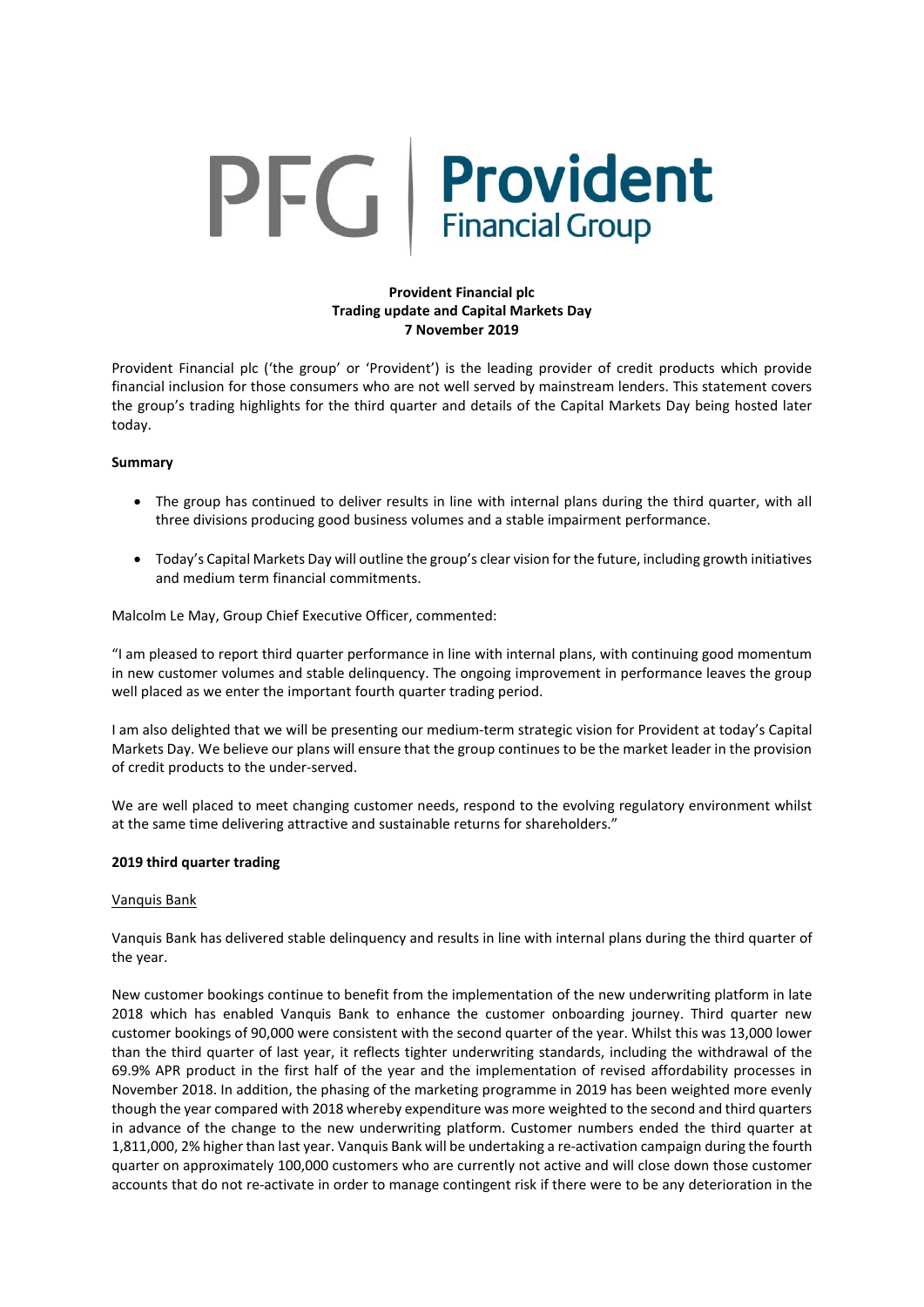economic environment. Accordingly, customer numbers are expected to reduce in the fourth quarter but this is not expected to have an impact on Vanquis Bank's result for the year.

Receivables ended the third quarter at a similar level to last year, consistent with previous guidance. Thisreflects the impact of the implementation of revised affordability processes and the measures taken to reduce the number of customers meeting the FCA's definition of persistent debt, including the introduction of higher minimum payments and recommended payments, restrictions in the credit line increase programme and a number of communication strategies. At September 2018, approximately 11% of active Vanquis Bank customers were up to date but met the definition of being in persistent debt (including customersin arrears and in payment arrangements this increases to 15% of active customers). The business has been actively working with these customers with a view to removing them from this position in advance of March 2020, which is the first 36 month checkpoint after which customers who still meet the definition of being in persistent debt will be offered a way to repay their balance in a reasonable period of no more than four years. Approximately two thirds of customers from that cohort no longer meet the definition of persistent debt and Vanquis Bank continues to proactively work with the remaining customers in advance of March 2020 as well as those customers who have met the definition after September 2018.

Delinquency trends showed a favourable movement compared with the third quarter of last year due to two factors. Firstly, a shift in business mix towards better quality, nearer prime customers reflecting the tightening of underwriting over the last 18 months. Secondly, the third quarter of last year experienced an increase in payment arrangements due to enhanced forbearance and the introduction of higher minimum payments in preparation for the advent of the persistent debt rules in March 2020.

Costs remain tightly controlled and are running at a similar level to last year.

#### **Moneybarn**

Moneybarn has again delivered strong new customer volumes and receivables growth during the third quarter.

New business volumes showed year-on-year growth of approximately 36%, ahead of management's plans. As a result, customer numbers at the end of September 2019 stood at 73,000, up 24% on September 2018.

Default rates and arrears trends remain consistent with the third quarter of last year and profits were broadly in line with the group's internal plans, despite the adverse impact of stronger than forecast growth under IFRS 9 and a modest reduction in used car values. Underwriting has recently been tightened further to remove the bottom tier of higher risk customers which was less profitable.

The redress required to resolve the issues arising in respect of the investigation into affordability, forbearance and termination options has now been completed and Moneybarn awaits final notice from the FCA. The total settlement is expected to be within the previously announced financial provision of £20m.

On 15 October 2019, the FCA issued CP19/28 'Motor finance discretionary commission models and consumer credit commission disclosure' which sets out plans to prevent motor finance brokers receiving commissions linked to the interest rate that customers pay. Moneybarn is not affected by the proposals in CP19/28 as it uses flat fee commission structures and has never given discretion to brokers in setting the interest or commission levels.

### Consumer Credit Division (CCD)

CCD, which comprises the group's home credit business, Provident, and the digital loans business, Satsuma, has delivered results broadly in line with internal plans during the third quarter. The ongoing turnaround of the home credit business continues to progress well.

The improved momentum in business volumes has continued with the number of new and returning home credit customers being 6% higher than the third quarter of 2018. Home credit customer numbers ended the third quarter at 388,000, a reduction from 403,000 at June 2019 as the number of new customers recruited is not yet at a level sufficient to stabilise the customer base. However, the rate of reduction was approximately half of that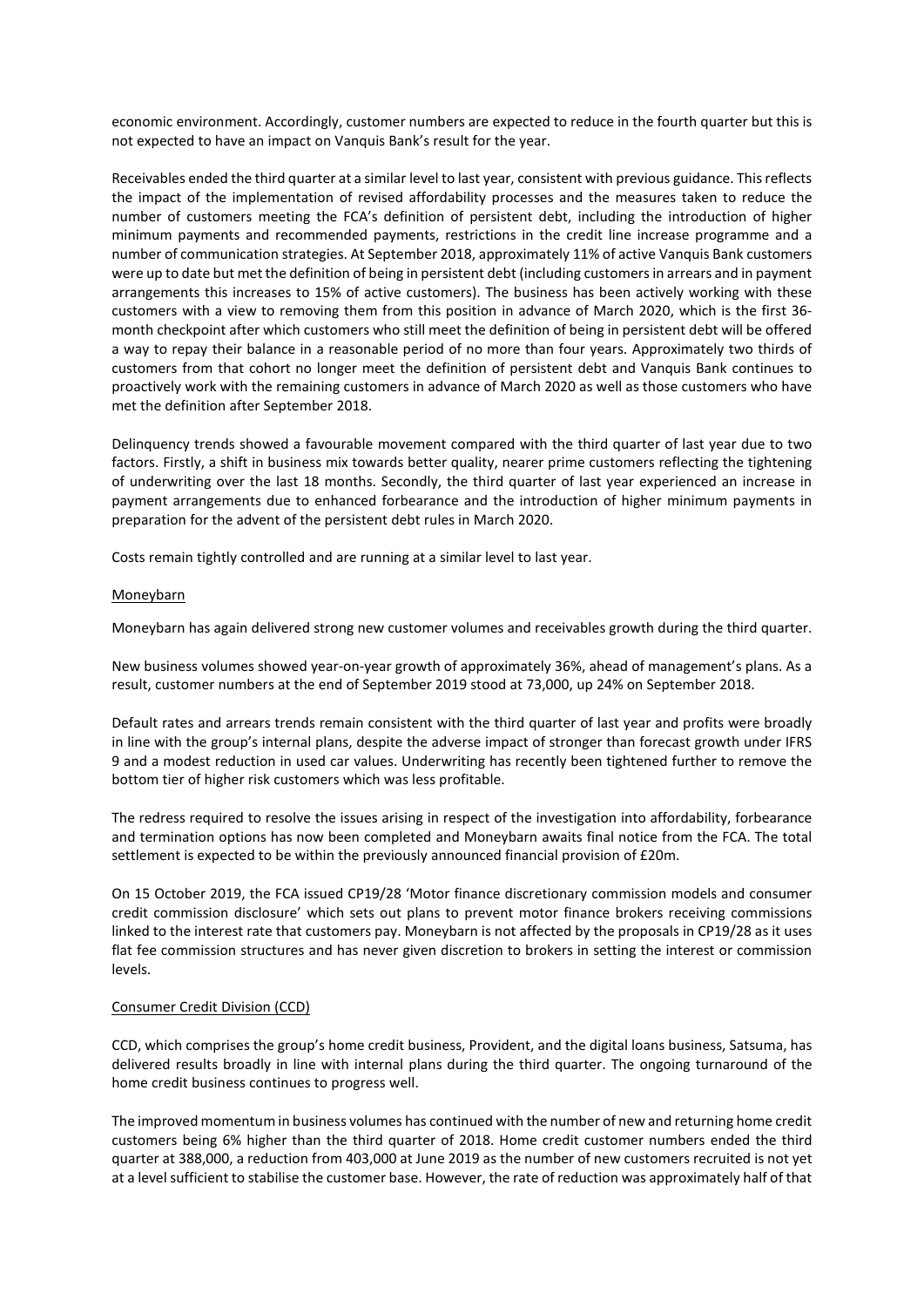experienced in the third quarter of last year. New customer recruitment is expected to continue its upward trajectory during the seasonal peak in trading in the fourth quarter of the year. Average issue values have now stabilised following the reductions experienced during the first half of the year as a result of the introduction of the FCA's high cost credit guidance.

Following successful testing, performance management based on a balanced scorecard supported by an element of variable performance-related pay wasrolled out in the UK to Customer Experience Managers(CEMs) and field managers during the third quarter of the year. The implementation of this full suite of performance measures is essential in continuing to improve the efficiency and effectiveness of the field organisation whilst delivering consistently good customer outcomes.

Early in the third quarter, CCD commenced testing of an enhancement to the home credit product, Provident Direct, in the Birmingham South area. Provident Direct is relationship managed in the home by a CEM with payments collected remotely via Continuous Payment Authority. Early feedback indicates that there is strong demand for the product from both customers and the field organisation. Provident Direct will be rolled-out progressively from early 2020 in order to allow the business to refine the customer journey and avoid disrupting the field organisation during the seasonal peak in trading. The product should allow CCD to attract new and former customers of suitable credit quality who do not wish to have a weekly collections visit by a CEM and should also support improved efficiency in the field force.

Collections performance of credit originated since the fourth quarter of 2017 has continued to remain broadly in line with the levels achieved prior to the change in the UK home credit operating model in July 2017.

Satsuma continues to experience a good flow of lending volumes notwithstanding the progressive refinement in underwriting. New business and further lending volumes increased by approximately 10% and customer numbers ended the third quarter at 134,000, up 24% on September 2018.

CCD has continued to take the necessary actions to reduce headcount in response to the reduction in customer numbers. As a result, a further 400 CEMs and field managers have either left or are expected to leave the business by the end of 2019. Together with actions already taken and the ongoing tight control of costs, this is expected to result in CCD's cost base reducing to below £200m in 2020 compared with an annual run rate of approximately £260m in September 2017. Overall, there has been a reduction in roles within CCD of 1,400 over the same time period. Exceptional costs are expected to increase by approximately £5m from the interim results, primarily in respect of restructuring and redundancies in CCD.

CCD remains on track to deliver its 2019 objective of stabilising the customer base and reducing the cost base in order to deliver a break even result in 2020. The continued improvement in trading performance during the critical fourth quarter trading period is essential in delivering this objective.

#### Funding and capital

Consistent with the group's strategy to diversify its funding base and lower the overall cost of funding, the group is in advanced dialogue with a counterparty to fund Moneybarn new business flows through a bilateral securitisation facility. The facility is anticipated to commence in the first quarter of 2020 and would provide a comparable funding rate to the revolving credit facility which reduced from £450m to £235m in July 2019. Headroom on the group's committed debt facilities was £139m at 30 September 2019. Together with the ongoing retail deposits programme and the proposed bilateral securitisation facility, this would be sufficient to fund contractual debt maturities and projected growth in the group until June 2022.

Regulatory capital headroom against the group's Total Capital Requirement of 25.5% was approximately £60m at 30 September 2019. This compares with the Board's risk appetite of maintaining headroom of at least £50m. As previously reported, the group's next capital review (C-SREP) with the PRA is scheduled for the first quarter of 2020 with the result expected in the second quarter. The group continues to actively explore a number of options to improve capital efficiency.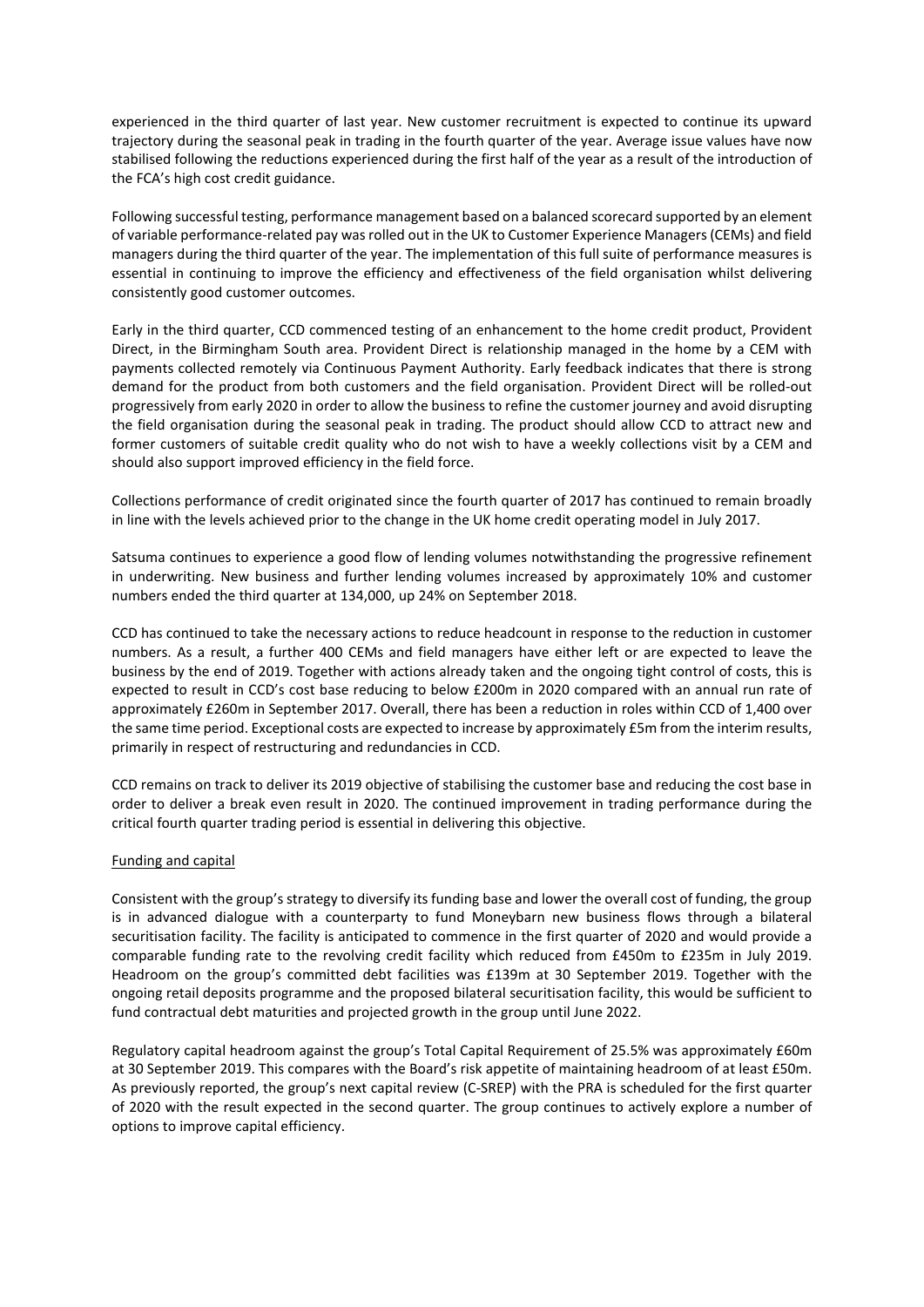## **Capital Markets Day**

The group islater today hosting a Capital Markets Day which will include presentationsfrom group and divisional management including:

- The group's marketplace, strategy and customer base by Malcolm Le May (Group Chief Executive Officer);
- The changes Vanquis Bank has made to adapt to regulation and the future growth opportunities by Neil Chandler (Vanquis Bank, Managing Director);
- The ongoing growth potential of Moneybarn by Shamus Hodgson (Moneybarn, Managing Director);
- The plan to breakeven in CCD in 2020 and the future growth prospects of the business by Chris Gillespie (CCD, Managing Director); and
- The group's funding and capital strategy by Simon Thomas (Group Chief Financial Officer).

The group will also reiterate the following medium-term financial commitments:

- Receivables growth of between 5% and 10% per annum over a 5-year timeframe to deliver group receivables of c.£3bn (currently: £2.1bn), comprising c.£2bn in Vanquis Bank (currently: £1.4bn), c.£750m in Moneybarn (currently: £490m) and c.£300m in CCD (currently: £235m).
- Delivery of a cost/income ratio<sup>1</sup> of 38% by 2022 (2018: 43%).
- Generating a return on equity (ROE<sup>2</sup>) of between 20% and 25% (broadly equating to a return on assets (ROA<sup>3</sup> ) of approximately 10%). Based on planned receivables growth and the guidance in respect of the cost/income ratio, the group expectsto deliver an ROE within the target range of 20% and 25% by 2021.
- Evolving dividend cover to at least 1.4 times as the home credit business recovers and returns to profitability.

The event starts at 1.30pm and concludes at approximately 4.30pm. A live audio webcast of the event will be available on the group's website [\(www.providentfinancial.com\)](http://www.providentfinancial.com/). In addition, an on demand audio webcast of the event will be available later in the day, also on the group's website.

- $1$  Cost/income ratio is calculated as administrative and operating costs, prior to the amortisation of acquisition intangibles *and exceptional items divided by revenue.*
- <sup>2</sup> ROE is calculated as adjusted profit after tax as a percentage of average equity (average equity is stated after deducting *the pension asset and the fair value of derivatives).*
- *<sup>3</sup> ROA is calculated as adjusted profit before interest after tax divided by average receivables.*

# **Forward looking statements**

This announcement may contain certain "forward looking statements" regarding the financial position, business strategy or plans for future operations of Provident. All statements other than statements of historical fact included in this document may be forward looking statements. Forward looking statements also often use words such as "believe", "expect", "estimate", "intend", "anticipate" and words of a similar meaning. By their nature, forward looking statements involve risk and uncertainty that could cause actual results to differ from those suggested by them. Much of the risk and uncertainty relates to factors that are beyond Provident's ability to control or estimate precisely, such as future market conditions and the behaviours of other market participants, and therefore undue reliance should not be placed on such statements which speak only as at the date of this document. Provident does not assume any obligation to, and does not intend to, revise or update these forward looking statements, except as required pursuant to applicable law or regulation.

No statement in this announcement is intended as a profit forecast or estimate for any period. No statement in this announcement should be interpreted to indicate a particular level of profit and, as a consequence, it should not be possible to derive a profit figure for any future period from this announcement.